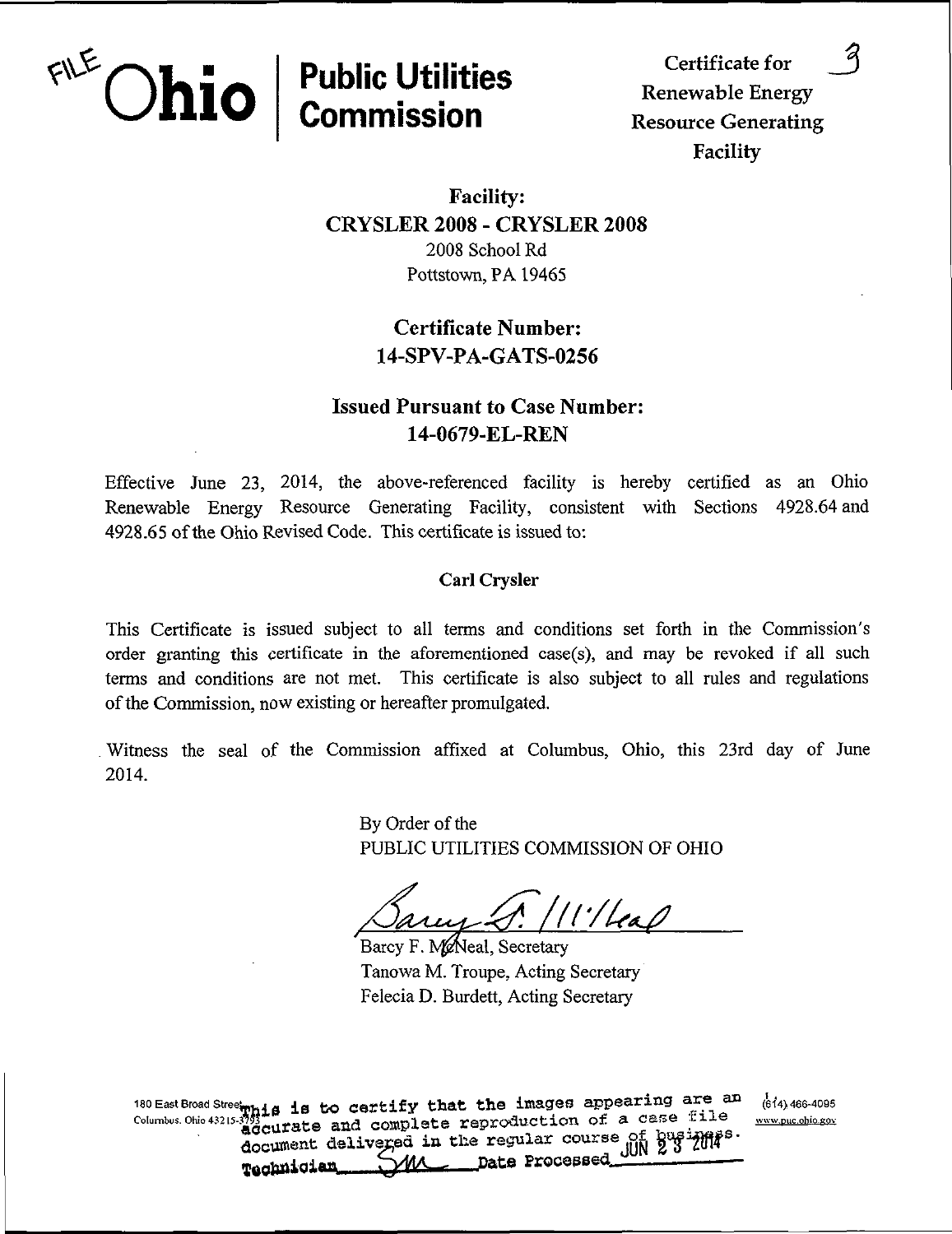# Automatic Case Action Form Certification of Renewable Energy Resource Generating Facility

Issued Certificate Number: 14-SPV-PA-GATS-0256

PUCO Case Number: 14-0679-EL-REN

Facility Name:

Crysler 2008 - Crysler 2008

Facility Location:

2008 School Rd Pottstown, PA 19465

## Effective Date of Certificate / Date Commission Order Signed:

June 23, 2014

### Issued To:

Carl Crysler

### Send To:

Carl Crysler

2008 School Rd Pottstown, PA 19465